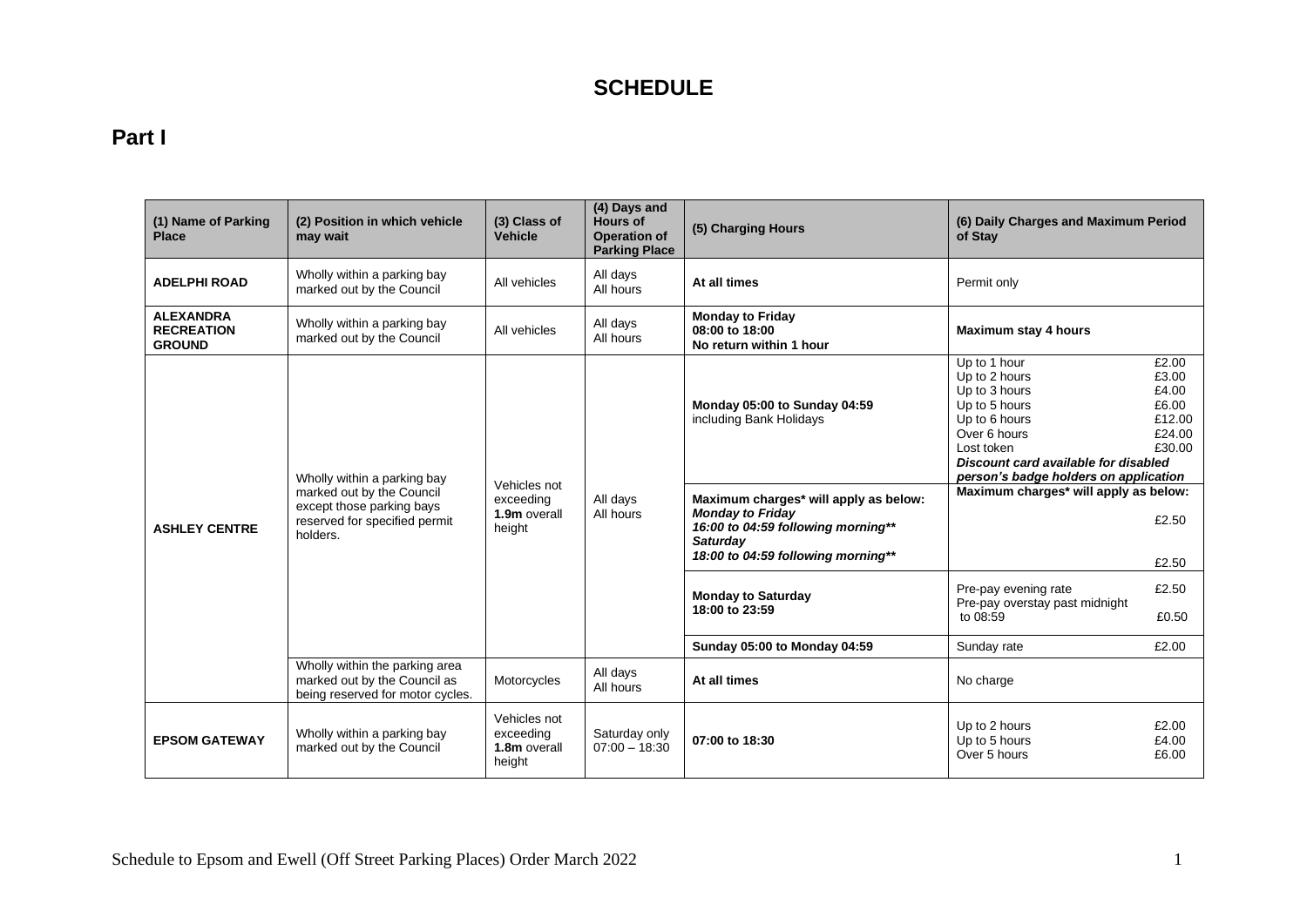| ◡╷ ╷ ∟ ◡ ◡ ∟ ∟                                          |                                                                                                                                            |                         |                                                                                |                                                                                     |                                                                                                                                  |  |
|---------------------------------------------------------|--------------------------------------------------------------------------------------------------------------------------------------------|-------------------------|--------------------------------------------------------------------------------|-------------------------------------------------------------------------------------|----------------------------------------------------------------------------------------------------------------------------------|--|
| (1) Name of Parking<br><b>Place</b>                     | (2) Position in which vehicle<br>may wait                                                                                                  | (3) Class of<br>Vehicle | (4) Days and<br><b>Hours of</b><br><b>Operation of</b><br><b>Parking Place</b> | (5) Charging Hours                                                                  | (6) Daily Charges and Maximum Period<br>of Stay                                                                                  |  |
|                                                         |                                                                                                                                            |                         |                                                                                |                                                                                     | Maximum stay 4 hours up to 18:30                                                                                                 |  |
|                                                         |                                                                                                                                            |                         |                                                                                | <b>Monday to Saturday</b>                                                           |                                                                                                                                  |  |
|                                                         | Wholly within a parking bay                                                                                                                | All vehicles            | All days<br>All hours                                                          | <b>Monday to Saturday</b><br>07:00 to 18:29<br>Including Bank Holidays              | Up to 30 minutes<br>£0.50<br>Up to 1 hour<br>£1.00<br>Up to 2 hours<br>£1.50<br>Up to 3 hours<br>£2.00<br>Up to 4 hours<br>£3.00 |  |
|                                                         | marked out by the Council.                                                                                                                 |                         |                                                                                | <b>Monday to Saturday</b><br>18:30 to 06:59 next day                                | Evening charge applies<br>£0.50                                                                                                  |  |
| <b>BOURNE HALL</b>                                      |                                                                                                                                            |                         |                                                                                | Sunday all day                                                                      | Sunday flat rate<br>£1.00                                                                                                        |  |
|                                                         |                                                                                                                                            |                         |                                                                                |                                                                                     | Disabled person's badge holder<br>additional hour free                                                                           |  |
|                                                         | Wholly within the parking area<br>All days<br>marked out by the Council as<br>Motorcycles<br>All hours<br>being reserved for motor cycles. |                         | At all times                                                                   | No charge                                                                           |                                                                                                                                  |  |
|                                                         | Wholly within the parking area<br>marked out by the Council for<br>loading purposes                                                        | All vehicles            | All days<br>All hours                                                          | At all times                                                                        | Maximum stay of 20 minutes<br>No charge                                                                                          |  |
|                                                         | Wholly within a parking bay<br>marked out by the Council<br>reserved permit holders only                                                   | All vehicles            | All days<br>All hours                                                          | At all times                                                                        | <b>Permit only</b>                                                                                                               |  |
| <b>CHESSINGTON</b><br><b>ROAD (Richard's</b><br>Fields) | Wholly within a parking bay<br>marked out by the Council                                                                                   | All vehicles            | All days                                                                       | <b>Monday to Friday</b><br>08:30 to 18:30<br>No return within 1 hour                | Maximum stay 3 hours<br>No charge                                                                                                |  |
|                                                         | except those parking bays<br>reserved permit holders                                                                                       |                         | All hours                                                                      | All other times<br>including Bank Holidays                                          | No maximum stay<br>No charge                                                                                                     |  |
| <b>COURT</b><br><b>RECREATION</b><br><b>GROUND</b>      | Wholly within a parking bay<br>marked out by the Council                                                                                   | All vehicles            | All days<br>All hours                                                          | At all times<br><b>Monday to Friday</b><br>vehicles present between 00:01 and 10:00 | No charge<br>Vehicle must leave by 12:00 same day                                                                                |  |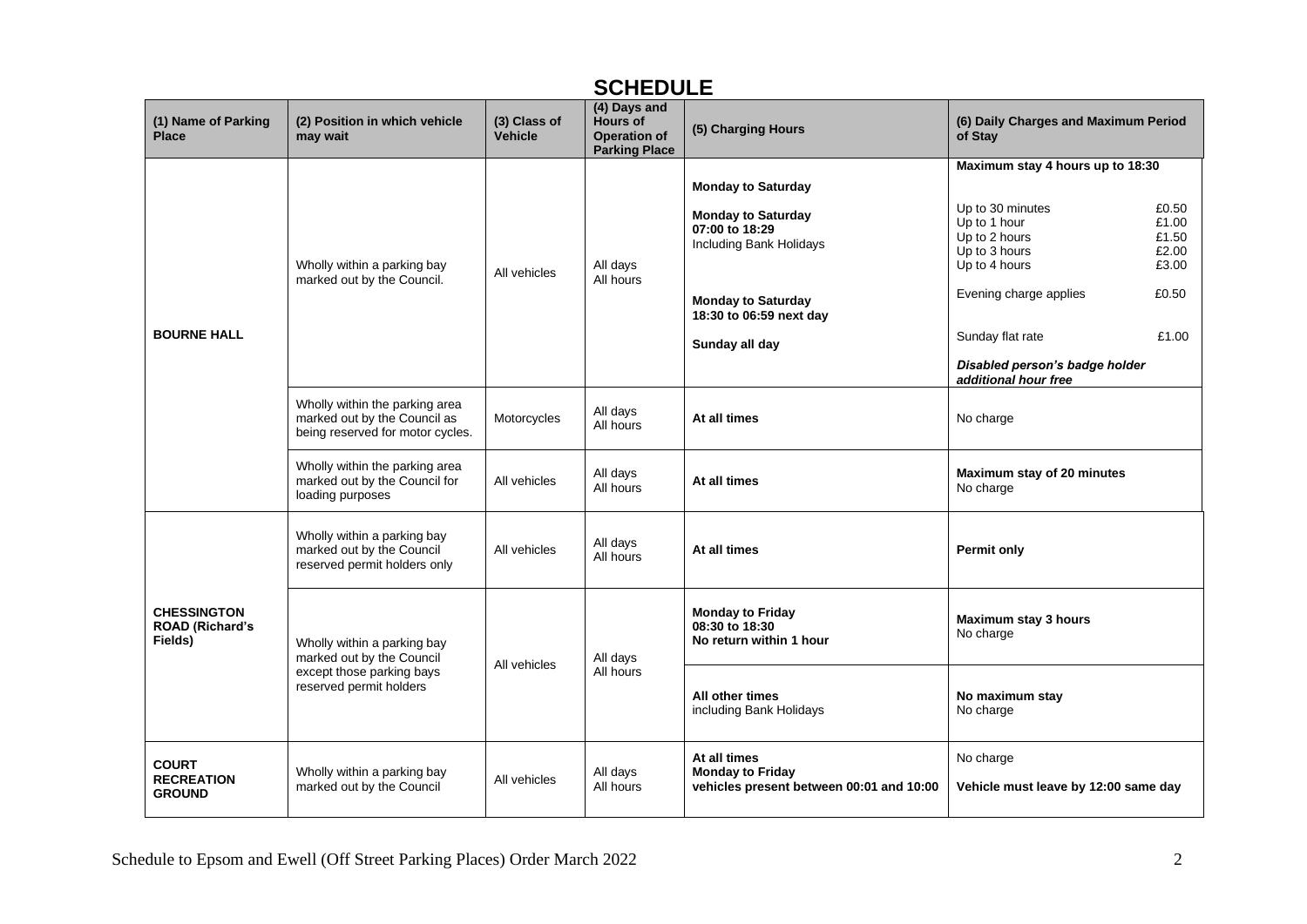|                                     | UVI ILDULL                                                                                                        |                                                |                                                                                |                                                                                                                        |                                                                                                                                                            |                                                     |  |
|-------------------------------------|-------------------------------------------------------------------------------------------------------------------|------------------------------------------------|--------------------------------------------------------------------------------|------------------------------------------------------------------------------------------------------------------------|------------------------------------------------------------------------------------------------------------------------------------------------------------|-----------------------------------------------------|--|
| (1) Name of Parking<br><b>Place</b> | (2) Position in which vehicle<br>may wait                                                                         | (3) Class of<br><b>Vehicle</b>                 | (4) Days and<br><b>Hours of</b><br><b>Operation of</b><br><b>Parking Place</b> | (5) Charging Hours                                                                                                     | (6) Daily Charges and Maximum Period<br>of Stay                                                                                                            |                                                     |  |
| <b>DEPOT ROAD</b>                   | Wholly within a parking bay<br>marked out by the Council                                                          | Vehicles not<br>exceeding 2m<br>overall height | All days<br>All hours                                                          | Monday 05:00 to Sunday 04:59 including<br><b>Bank Holidays</b>                                                         | Up to 1 hour<br>Up to 2 hours<br>Up to 3 hours<br>Up to 5 hours<br>Over 5 hours<br>Weekly Season<br>Disabled person's badge holder<br>additional hour free | £1.50<br>£2.00<br>£3.00<br>£4.00<br>£6.00<br>£28.00 |  |
|                                     |                                                                                                                   |                                                |                                                                                | <b>Monday to Friday</b><br>16:00 to 04:59 following morning**<br><b>Saturdav</b><br>18:00 to 04:59 following morning** | <b>Evening Charge Applies</b>                                                                                                                              | £2.50                                               |  |
|                                     |                                                                                                                   |                                                |                                                                                | <b>Sunday 05:00 to Monday 04:59</b>                                                                                    | Sunday flat rate<br>Disabled person's badge holder<br>additional hour free                                                                                 | £2.00                                               |  |
| <b>DORSET HOUSE</b>                 | Wholly within a parking bay                                                                                       | All vehicles                                   | All days<br>All hours                                                          | <b>Monday to Saturday</b><br>07:00 to 18:29<br>Including Bank Holidays                                                 | Up to 1 hour<br>Up to 2 hours<br>Up to 3 hours<br>Up to 4 hours<br>Over 4 hours<br><b>Weekly Season</b>                                                    | £0.50<br>£1.00<br>£1.50<br>£2.00<br>£5.00<br>£28.00 |  |
|                                     | marked out by the Council                                                                                         |                                                |                                                                                | <b>Monday to Saturday</b><br>18:30 to 06:59 next day<br>Sunday all day                                                 | Evening charge applies<br>Sunday flat rate<br>Disabled person's badge holder<br>additional hour free                                                       | £0.50<br>£1.00                                      |  |
| <b>EWELL COURT</b><br><b>HOUSE</b>  | Wholly within a parking bay<br>marked out by the Council<br>except those parking bays<br>reserved permit holders. | All vehicles                                   | All days<br>All hours                                                          | <b>Monday to Friday</b><br>07:00 to 18:00                                                                              | Maximum stay 3 hours<br>No charge<br>Disabled person's badge holder no<br>maximum stay                                                                     |                                                     |  |
|                                     |                                                                                                                   |                                                |                                                                                | All other times<br>including Bank Holidays                                                                             | No maximum stay<br>No charge                                                                                                                               |                                                     |  |
|                                     | Wholly within the parking area<br>marked out by the Council for<br>loading purposes                               | All vehicles                                   | All days<br>All hours                                                          | At all times                                                                                                           | Maximum stay of 20 minutes<br>No charge                                                                                                                    |                                                     |  |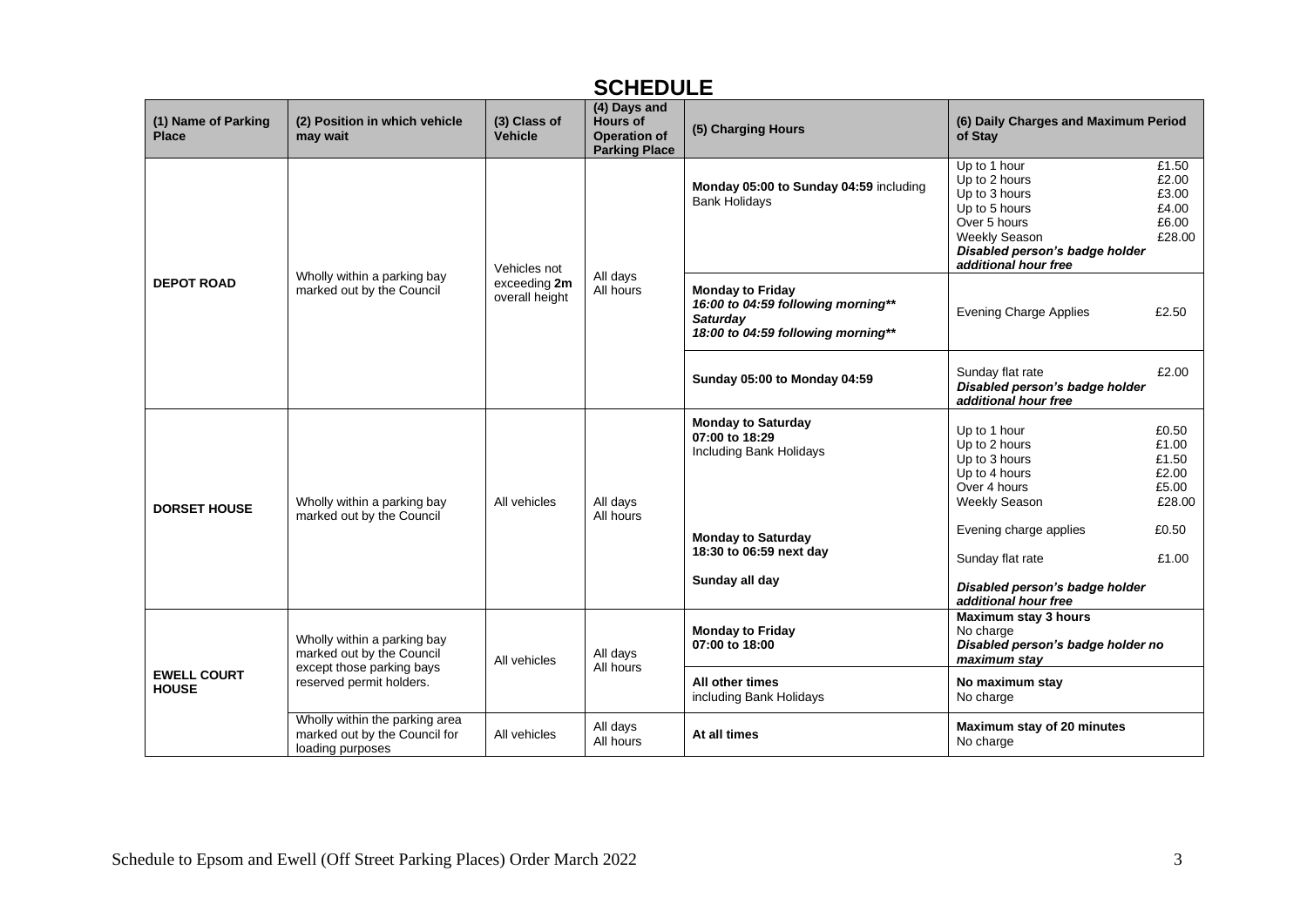| <b>EWELL HIGH</b><br><b>STREET</b>                     | Wholly within a parking bay<br>marked out by the Council | All vehicles                                        | All days<br>All hours                                                                                                                                                       | <b>Monday to Saturday</b><br>07:00 to 18:29<br><b>Including Bank Holidays</b><br><b>Monday to Saturday</b><br>18:30 to 06:59 next day<br>Sunday all day                                                                                                                                                                                | Up to 1 hour<br>Up to 2 hours<br>Up to 3 hours<br>Up to 4 hours<br>Over 4 hours<br>Weekly Season<br>Evening charge applies<br>Sunday flat rate<br>Disabled person's badge holder<br>additional hour free                                                 | £0.50<br>£1.00<br>£1.50<br>£2.00<br>£5.00<br>£28.00<br>£0.50<br>£1.00           |
|--------------------------------------------------------|----------------------------------------------------------|-----------------------------------------------------|-----------------------------------------------------------------------------------------------------------------------------------------------------------------------------|----------------------------------------------------------------------------------------------------------------------------------------------------------------------------------------------------------------------------------------------------------------------------------------------------------------------------------------|----------------------------------------------------------------------------------------------------------------------------------------------------------------------------------------------------------------------------------------------------------|---------------------------------------------------------------------------------|
| <b>GIBRALTAR</b><br><b>RECREATION</b><br><b>GROUND</b> | Wholly within a parking bay<br>marked out by the Council | All vehicles                                        | All days<br>All hours                                                                                                                                                       | <b>Monday to Friday</b><br>08:00 to 18:00<br>No return within 1 hour                                                                                                                                                                                                                                                                   | Maximum stay 4 hours                                                                                                                                                                                                                                     |                                                                                 |
| <b>HOOK ROAD</b>                                       | Wholly within a parking bay<br>marked out by the Council | Vehicles not<br>exceeding<br>1.9m overall<br>height | Monday to<br>Friday<br>06:00 to 23:00<br>Saturday<br>07:00 to 20:00<br>Sunday 08:30<br>to 17:30<br>Excluding<br>Christmas<br>Day, New<br>Year's Day<br>and Easter<br>Sunday | Monday to Saturday at all times<br>Including Bank Holidays with the exception<br>of Christmas Day and New Years Day<br>Sunday<br>(Car Park closed on Easter Sunday)<br>Maximum charges* will apply as below:<br><b>Monday to Friday</b><br>16:00 to 04:59 following morning**<br><b>Saturday</b><br>18:00 to 04:59 following morning** | 0 to 2 hours<br>Up to 3 hours<br>Up to 5 hours<br>5 - 24 hours<br>Lost Parking Token<br>Release of vehicle<br>Sunday flat rate<br>Discount card available for disabled<br>person's badge holders on application<br>Maximum charges* will apply as below: | £2.00<br>£3.00<br>£4.00<br>£6.00<br>£12.00<br>£25.00<br>£2.00<br>£2.50<br>£2.50 |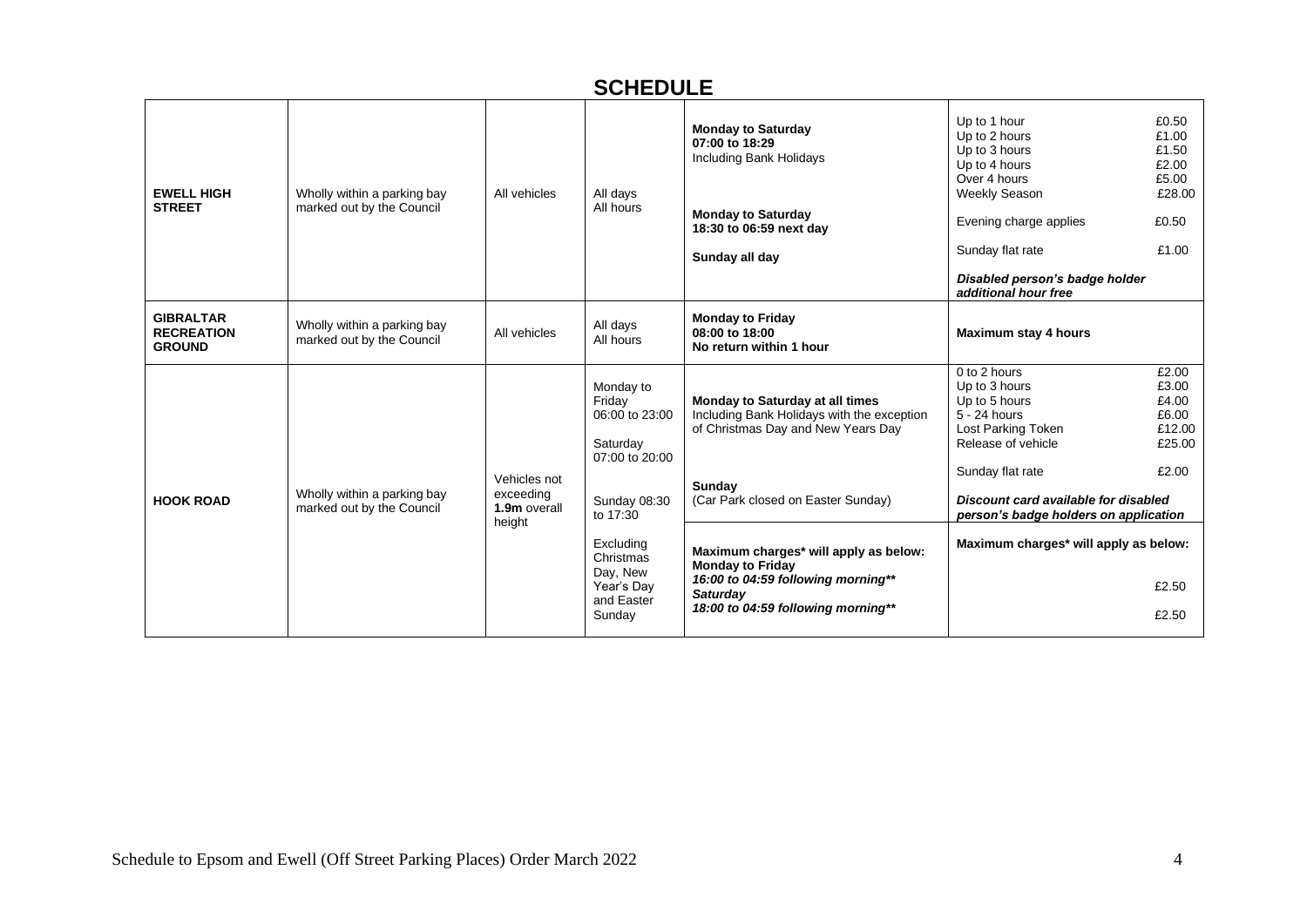| <b>HOPE LODGE</b>                                       | Wholly within a parking bay<br>marked out by the Council                                | All vehicles                                        | All days<br>All hours | Monday 05:00 - Sunday 04:59<br>including Bank Holidays                                                                                                          | Up to 30 mins<br>Up to 1 hour<br>Up to 2 hours<br>Up to 3 hours<br>Up to 5 hours<br>Over 5 hours<br>Disabled badge holders additional hour<br>free | £1.50<br>£3.00<br>£4.00<br>£6.00<br>£12.00<br>£25.00 |
|---------------------------------------------------------|-----------------------------------------------------------------------------------------|-----------------------------------------------------|-----------------------|-----------------------------------------------------------------------------------------------------------------------------------------------------------------|----------------------------------------------------------------------------------------------------------------------------------------------------|------------------------------------------------------|
|                                                         |                                                                                         |                                                     |                       | Maximum charges* will apply as below:<br><b>Monday to Friday</b><br>16:00 to 04:59 following morning**<br><b>Saturday</b><br>18:00 to 04:59 following morning** | Maximum charges* will apply as below:                                                                                                              | £2.50<br>£2.50                                       |
|                                                         |                                                                                         |                                                     |                       | Sunday 05:00 to Monday 04:59                                                                                                                                    | Sunday flat rate                                                                                                                                   | £2.00                                                |
| <b>HUDSON HOUSE</b>                                     | Wholly within a parking bay<br>marked out by the Council                                | Vehicles not<br>exceeding<br>2.2m overall<br>height | All days<br>All hours | At all times                                                                                                                                                    | Permit only                                                                                                                                        |                                                      |
| <b>LONG GROVE PARK</b>                                  | Wholly within a parking bay<br>marked out by the Council                                | All vehicles                                        | All days<br>All hours | At all times                                                                                                                                                    | No charge                                                                                                                                          |                                                      |
| <b>NEWPLAN HOUSE</b>                                    | Wholly within a parking bay<br>marked out by the Council<br>except those marked Private | All vehicles                                        | All days              | <b>Monday to Friday</b><br>17:30 to 00:00<br><b>Saturday and Sunday</b><br>08:00 to 00:00                                                                       | Up to 2 hours<br>Up to 3 hours<br>Up to 5 hours<br>Over 5 hours<br>Disabled person's badge holder Free                                             | £2:00<br>£3.00<br>£5.00<br>£10.00                    |
| <b>POOLE ROAD</b><br><b>RECREATION</b><br><b>GROUND</b> | Wholly within a parking bay<br>marked out by the Council                                | All vehicles                                        | All days<br>All hours | At all times                                                                                                                                                    | No charge                                                                                                                                          |                                                      |
| <b>RAINBOW LEISURE</b><br><b>CENTRE</b>                 | Wholly within a parking bay<br>marked out by the Council                                | All vehicles                                        | All days<br>All hours | Monday - Sunday at all times<br>including Bank Holidays                                                                                                         | Up to 2 hours<br>Up to 3 hours<br>Up to 5 hours<br>Over 5 hours<br>Disabled person's badge holder                                                  | £2.00<br>£3.00<br>£5.00<br>£10.00<br>Free            |
| <b>STONELEIGH</b>                                       | Wholly within a parking bay                                                             | Vehicles not                                        | All days              | Monday - Saturday 8:30am - 6:30pm                                                                                                                               | Up to 3 hours<br>Up to 5 hours<br>Over 5 hours                                                                                                     | Free<br>£4.00<br>£6.00                               |
| <b>PARADE</b>                                           | marked out by the Council                                                               | exceeding 3m<br>overall height                      | All hours             | Monday - Saturday 6:30pm - 8:30am                                                                                                                               | Evening / overnight                                                                                                                                | £1.00                                                |
|                                                         |                                                                                         |                                                     |                       | Sunday                                                                                                                                                          | Over 3 hours                                                                                                                                       | £1.00                                                |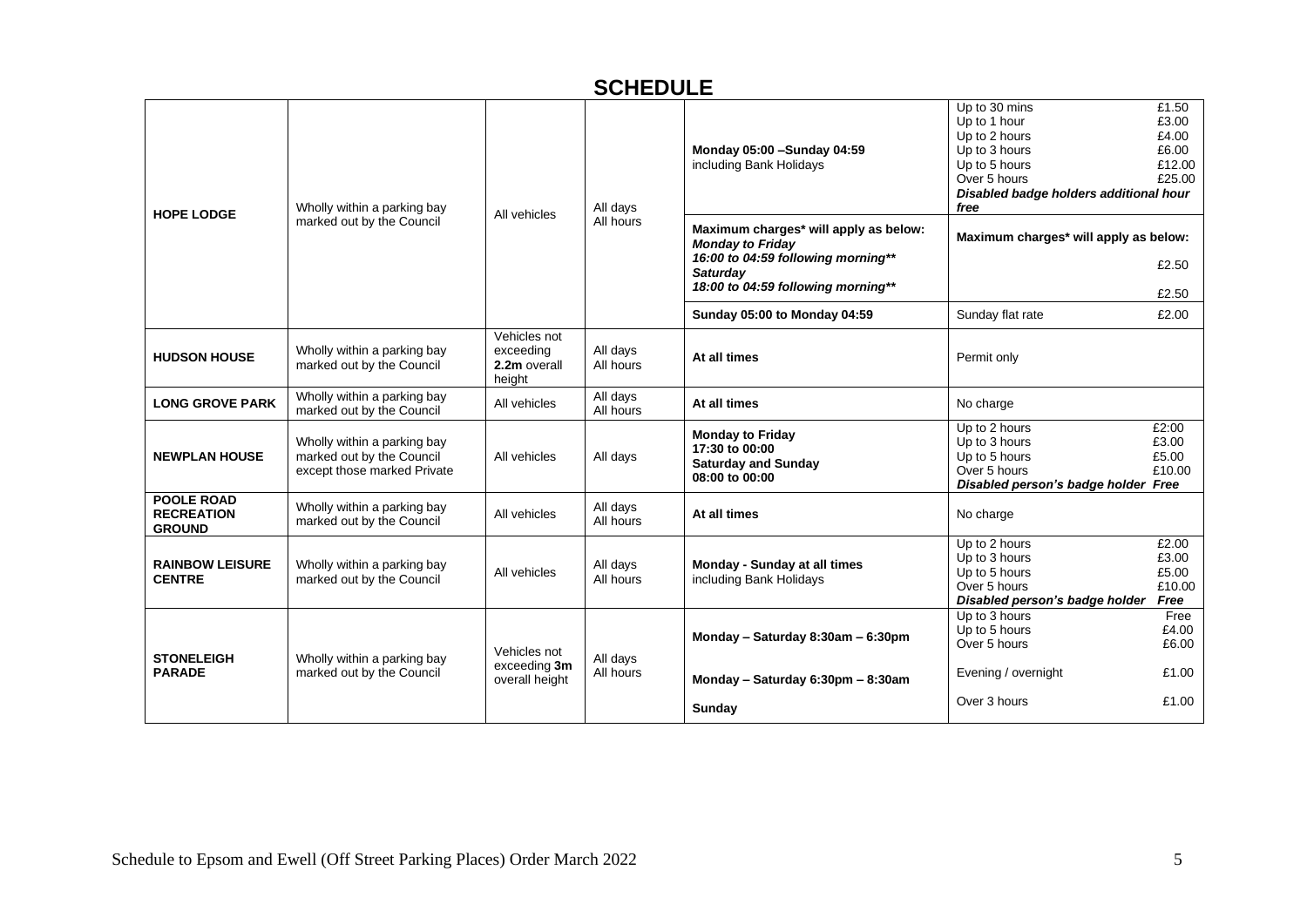| <b>TOWN HALL -</b>      | Wholly within a parking bay                                                                   | All vehicles                                                                                                                                                    | All days<br>All hours                 | Monday 05:00 to Sunday 04:59<br>including Bank Holidays                                                                                                         | Up to 30 mins<br>Up to 1 hour<br>Up to 2 hours<br><b>Maximum stay 2 hours</b><br>Monday to Friday up until 16:00<br>Saturday up until 18:00<br>Disabled badge holders additional hour<br>free | £1.50<br>£3.00<br>£4.00                              |
|-------------------------|-----------------------------------------------------------------------------------------------|-----------------------------------------------------------------------------------------------------------------------------------------------------------------|---------------------------------------|-----------------------------------------------------------------------------------------------------------------------------------------------------------------|-----------------------------------------------------------------------------------------------------------------------------------------------------------------------------------------------|------------------------------------------------------|
| <b>FRONT</b>            | marked out by the Council.                                                                    |                                                                                                                                                                 |                                       | Maximum charges* will apply as below:<br><b>Monday to Friday</b><br>16:00 to 04:59 following morning**<br><b>Saturday</b><br>18:00 to 04:59 following morning** | Maximum charges* will apply as below:                                                                                                                                                         | £2.50<br>£2.50                                       |
|                         |                                                                                               |                                                                                                                                                                 |                                       | Sunday 05:00 to Monday 04:59                                                                                                                                    | Sunday flat rate                                                                                                                                                                              | £2.00                                                |
| <b>TOWN HALL</b>        | Wholly within the parking area<br>marked out by the Council for<br>loading purposes           | All vehicles                                                                                                                                                    | All days<br>All hours                 | At all times                                                                                                                                                    | Maximum stay of 20 minutes<br>No charge                                                                                                                                                       |                                                      |
|                         | Wholly within a parking bay<br>marked out by the Council                                      | All vehicles                                                                                                                                                    | All days<br>All hours                 | Monday 05:00 to Sunday 04:59<br>including Bank Holidays                                                                                                         | Up to 30 mins<br>Up to 1 hour<br>Up to 2 hours<br>Up to 3 hours<br>Up to 5 hours<br>Over 5 hours<br>Disabled badge holders additional hour<br>free                                            | £1.50<br>£3.00<br>£4.00<br>£6.00<br>£12.00<br>£25.00 |
| <b>TOWN HALL - REAR</b> |                                                                                               | Maximum charges* will apply as below:<br><b>Monday to Friday</b><br>16:00 to 04:59 following morning**<br><b>Saturday</b><br>18:00 to 04:59 following morning** | Maximum charges* will apply as below: | £2.50<br>£2.50                                                                                                                                                  |                                                                                                                                                                                               |                                                      |
|                         |                                                                                               |                                                                                                                                                                 |                                       | Sunday 05:00 to Monday 04:59                                                                                                                                    | Sunday flat rate                                                                                                                                                                              | £2.00                                                |
|                         | Wholly within a parking bay<br>marked out by the Council as<br>being reserved for motorcycles | Motorcycles                                                                                                                                                     | All days<br>All hours                 |                                                                                                                                                                 | No charge                                                                                                                                                                                     |                                                      |